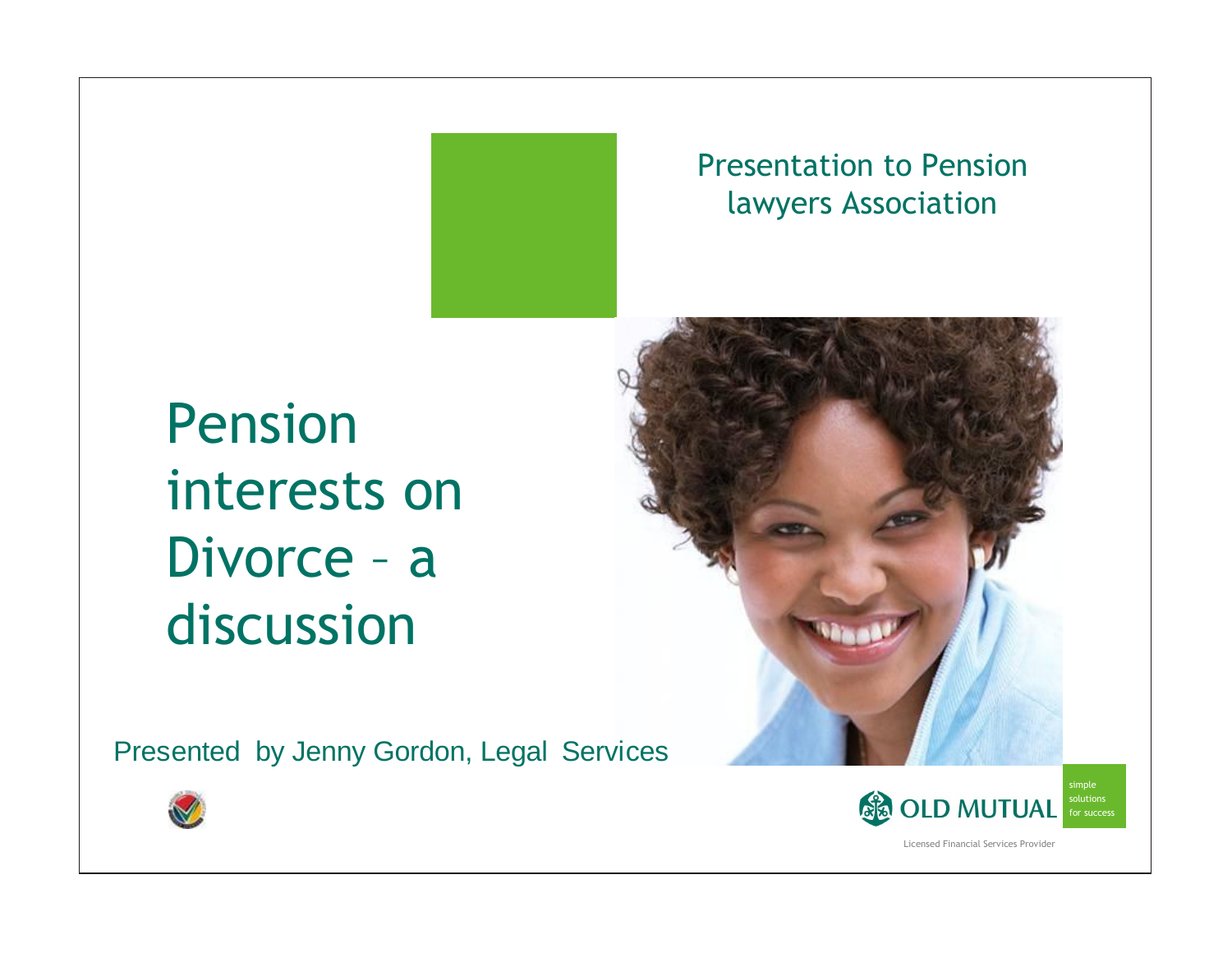## **The Divorce Amendment Act of 1989**

• Situation prior to 1989

Th determining patrimonial benefits, the pension interest of a party shall be deemed to be part of his/her assets.

•Applies to marriages after 1 November 1984 (except marriages out of C.O.P -no accrual)

*reduced by previous divorce award* 

**Pension Interest defined:** 

**2**

•Pension & Provident Funds: withdrawal benefit on divorce

•Retirement Annuity fund: contributions+ 15,5% simple interest

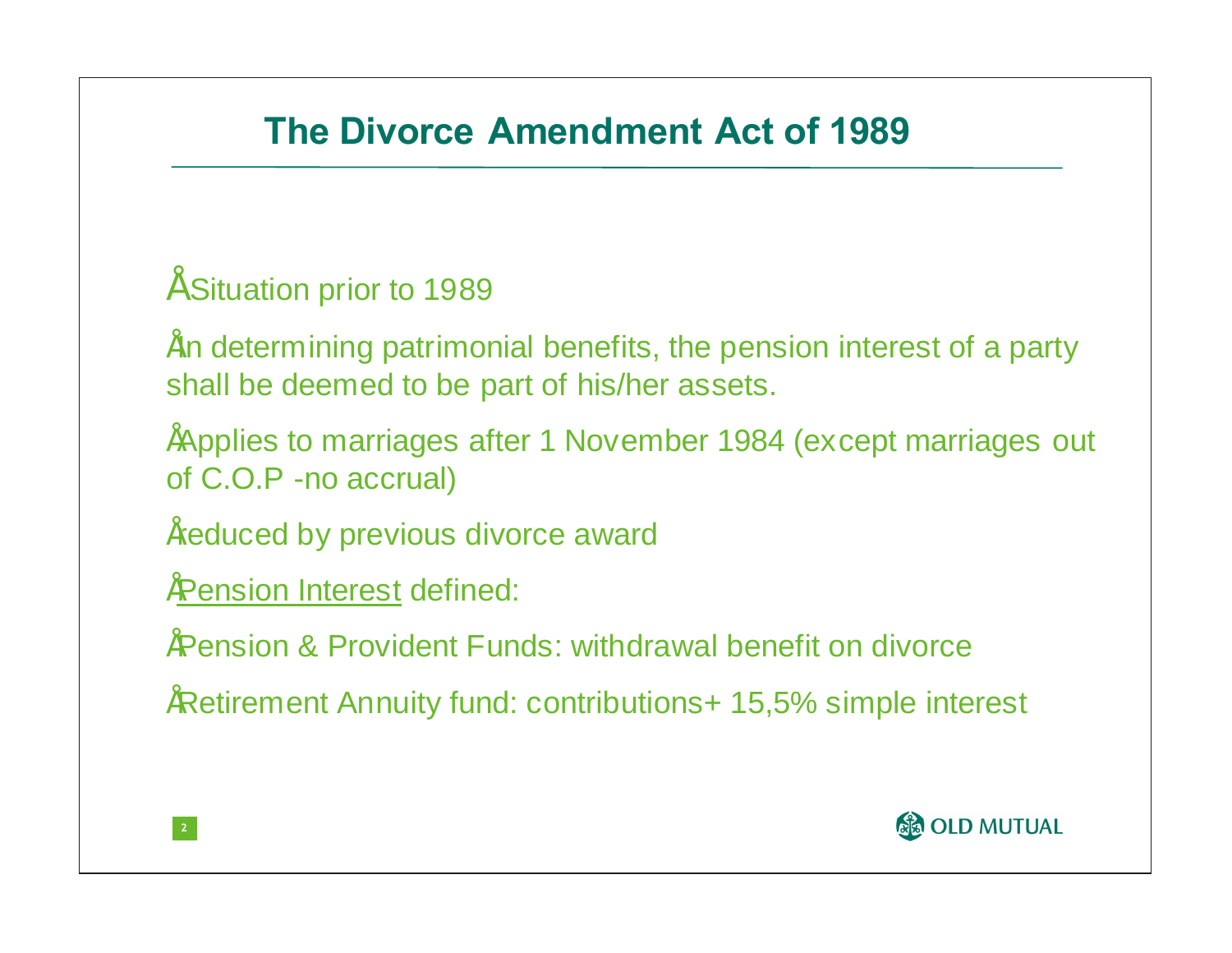## The court granting a di vorce may order:

"any part of the pension interest awarded to the other party shall be paid by that fund to that other party when any pension benefit accrues to that member.(section 7(8))

"an endorsement to be made to the records of that fund that that part of the pension interest concerned is so payable to that other party.

•Any law which applies in relation to the reduction, assignment, transfer, cession, pledge, of the pension benefits, shall apply to the other party of right.

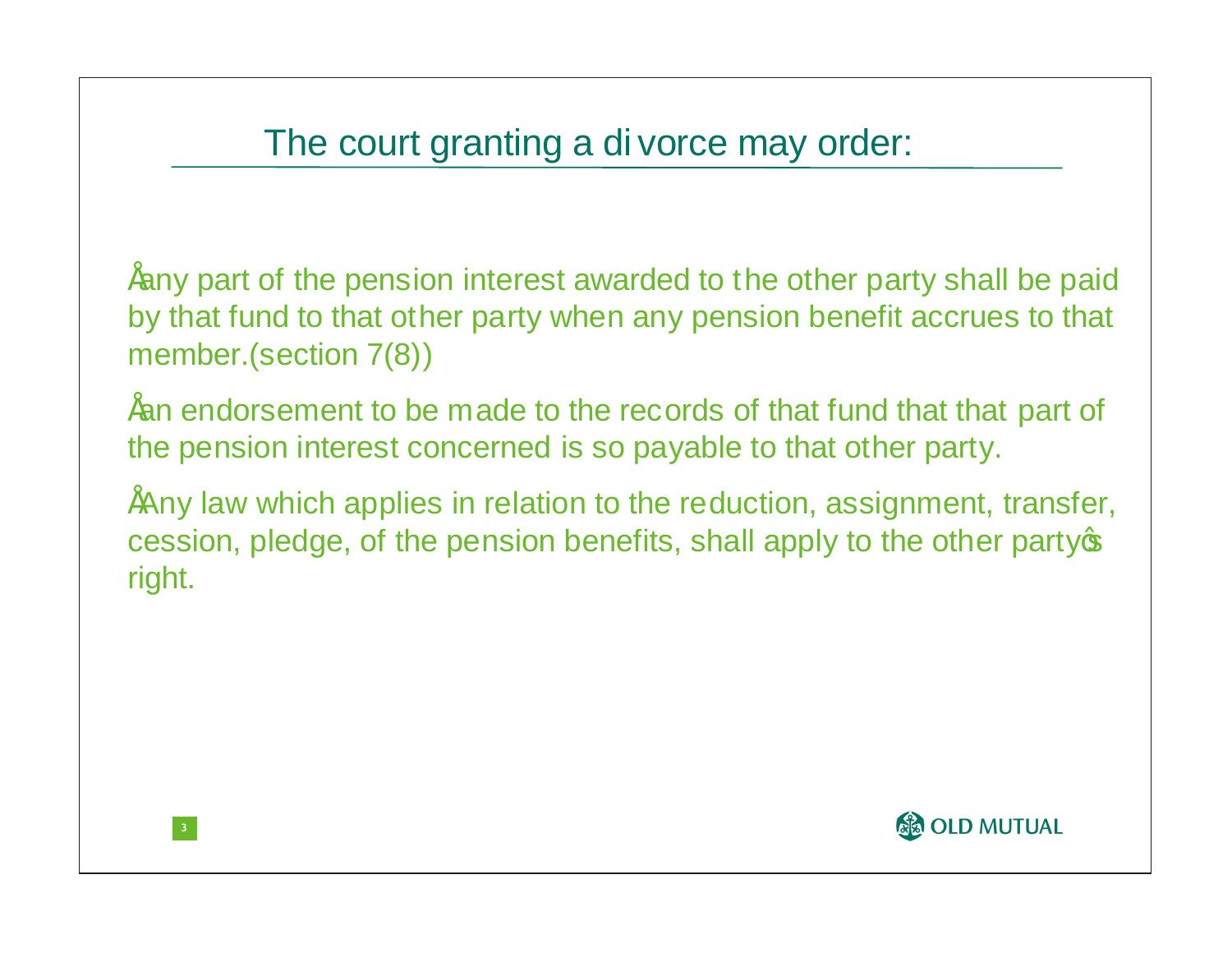### Major problem areas

- no growth on allocated portion.Member earns growth
- Preservation funds? Withdrawal benefit on resignation no resignation benefit from a preservation fund
- "Pension interest+- no resemblance to real value of fund
- •Funds are not served with the summons or incorrectly cited
- "court orders exceed funds powers ito the law. eg Divide end benefit
- •Death of non-member spouse prior to accrual.
- •Preservation fund practice note: Divorce order is first withdrawal. Expected to change
- •Tax position



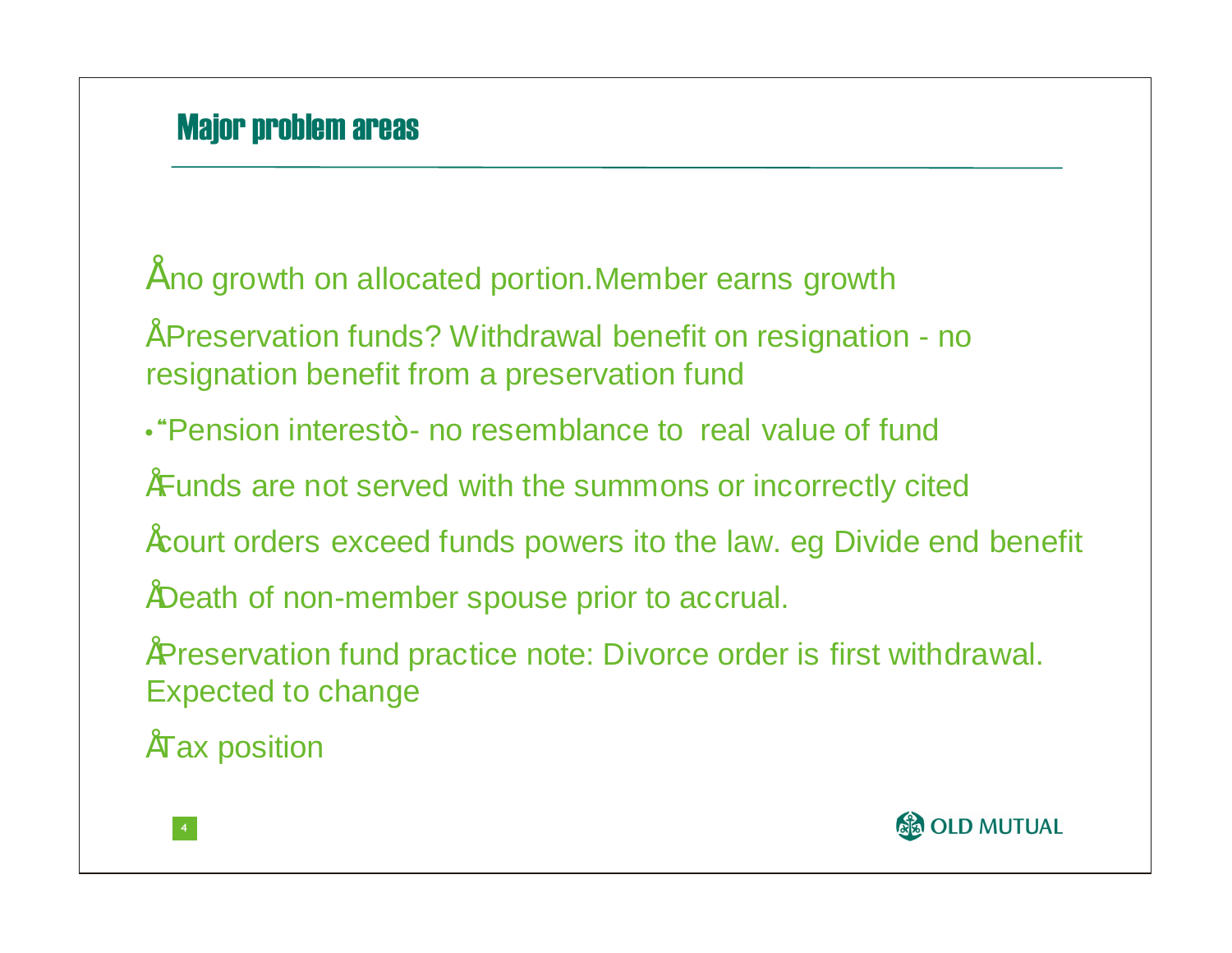### **The tax situation**

•Since 1989, SARS interpreted tax liability to member.

Fund pays gross allocated portion to former spouse.

ITC 10404 held: Member & estate had no right to amount awarded to former spouse so no accrual & no tax.

"SARS % stated intention to appeal+. % tunds must still tax member+.

"Amended I T Act. Effective 24/11/99

• Deems the amount to have accrued to the member on the date the pension interest of which it forms part accrues to the member

"Right to recover tax from former spouse.

**5**

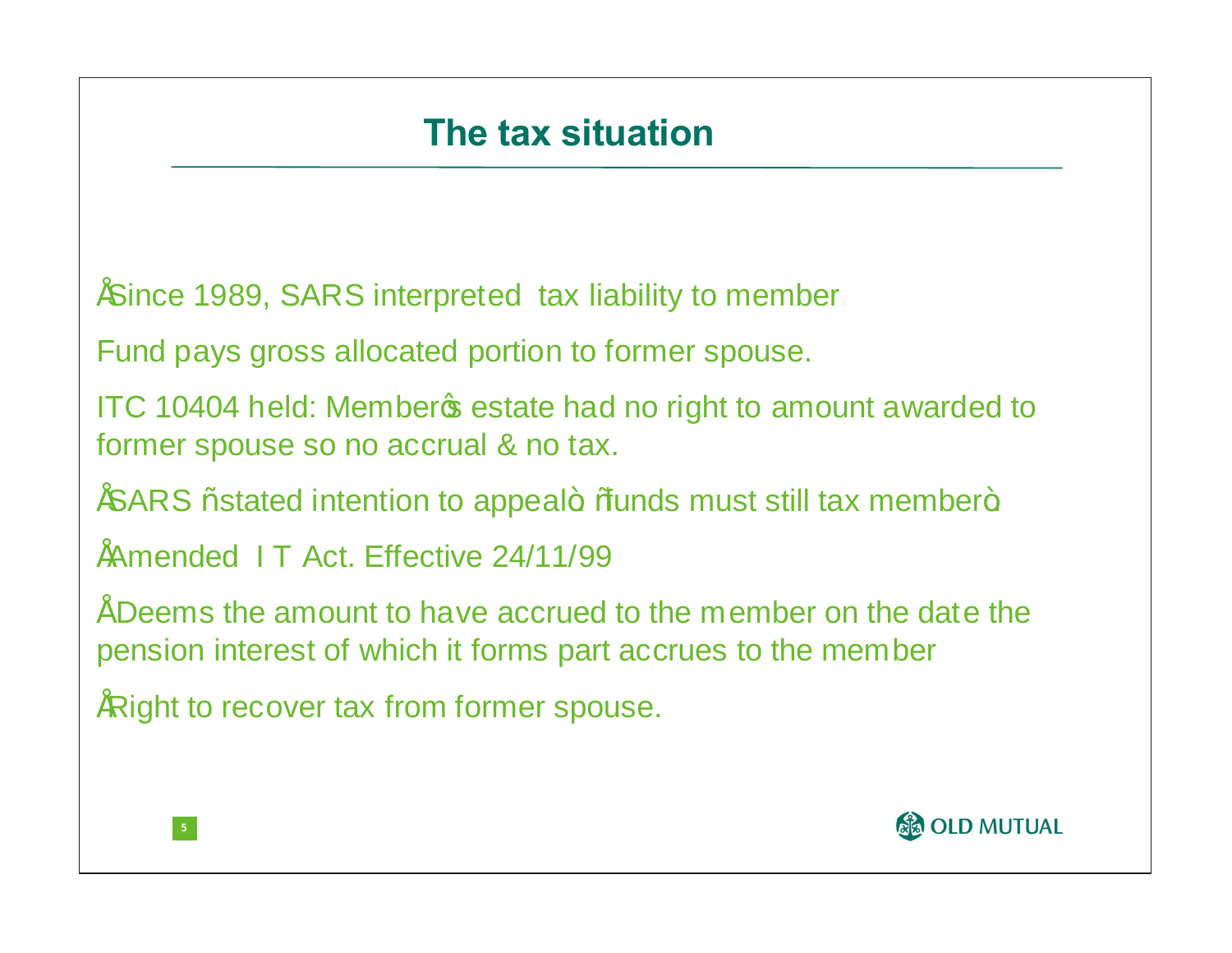Section 37 D of the Pens ion Fund Amendment Ac t 2007

A registered fund may  $\tilde{o}$  ...

"(d) **deduct from a member 's benefit or minimum individual reserve** , as the case may be, any amount as signed from his or her pension interest to a non-member spouse or any other pers on in terms of a valid order made by a competent court.

(e) For purposes of section 7(8)(a) of the Di vorce Act, 1979 (Act No. 70 of 1979) the pension benefit referred to in that section is **deemed to accrue** to the member on the **date of the court order**  $\ddot{\text{o}}$ ...+

2B.  $\ddot{\rm o}$  where a court has made an order that any part of the pens ion interest of a member of a pensi on fund, provident fund or retirement annuity fund shall be paid to the former spouse of that member, as provided for in the Divorce Act, 1979 (Act No. 70 of 1979), the amount of **that part is deemed to be an amount that accrues** to that member on the **date** on which the **pension interest**, of which that amount forms part, Accrues to that member +;

**Provided that**  $\tilde{o}$  . any amount  $\tilde{o}$  . may be recovered by such person from the **SE OLD MUTUAL** former spouse to whom  $\tilde{o}$  .it becomes payable.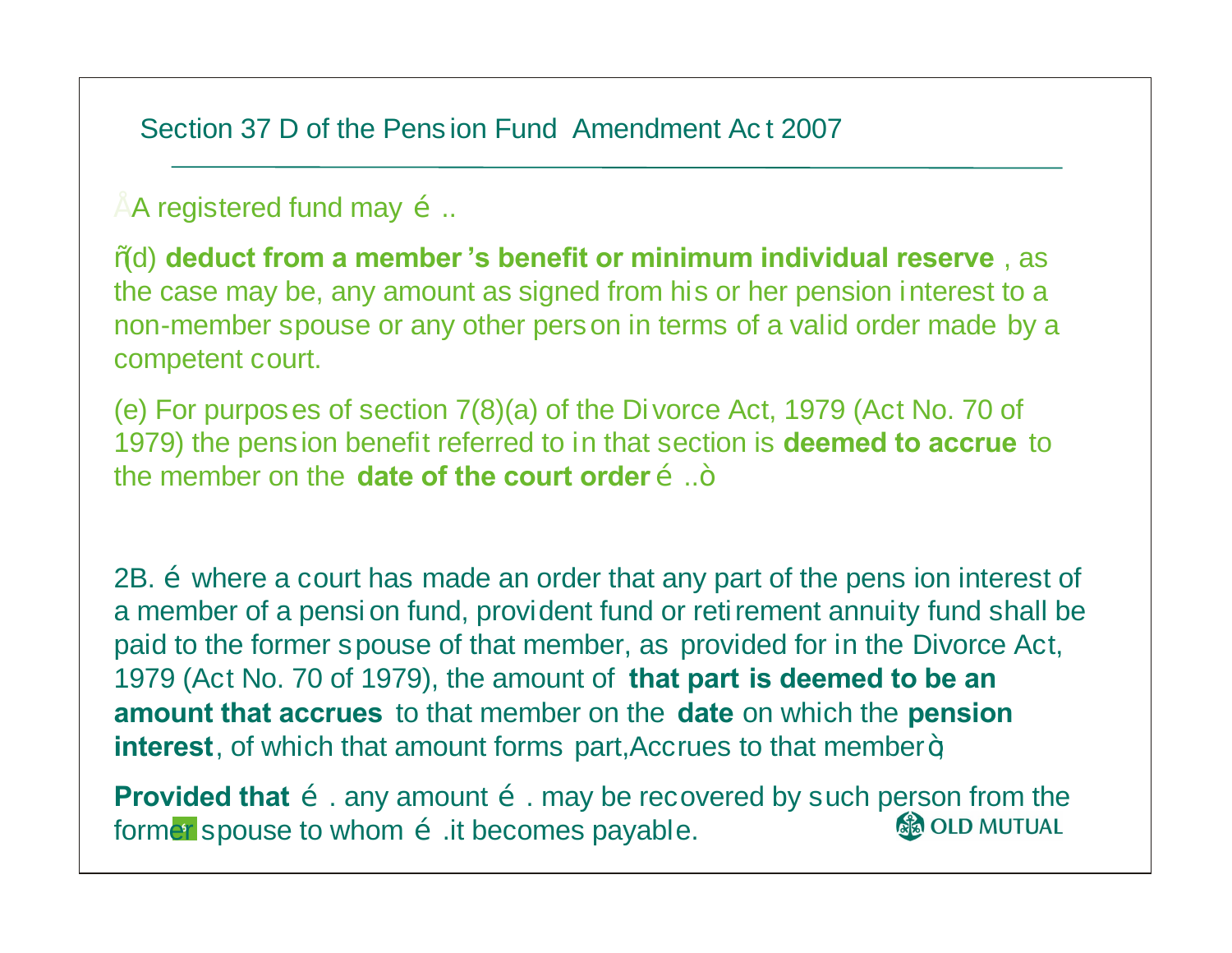# **Retrospectivity**

Letter to National Treasury and Submissions:

- 1. rules of interpretation of statutes presume that legislation is not retrospective unless there is an express provision to the effect or that the result is unavoidable in the language used.
- 2. there is a section of the Amendment Bi ll which specifically lists a number of sections to have retrospective effect. Section 37D is not listed as one.
- 3. The legislation makes it effective from date of divorce . has the nonsensical effect that a non-member  $\infty$  award is deemed to accrue on the date of the court order, which might have been up to ei ghteen years earlier
- 4. Vested rights of the member are c learly affected. Adjudicator overlooked that and concentrated on the non member  $\sigma$  rights only.
- 5. Practical considerations:if retrospective, all existing divorce orders become immediately payable. IRF submissions were for the award to becom e payable on claim by non member spous e. Problem unclaimed awards where non member spous es cannot be located.



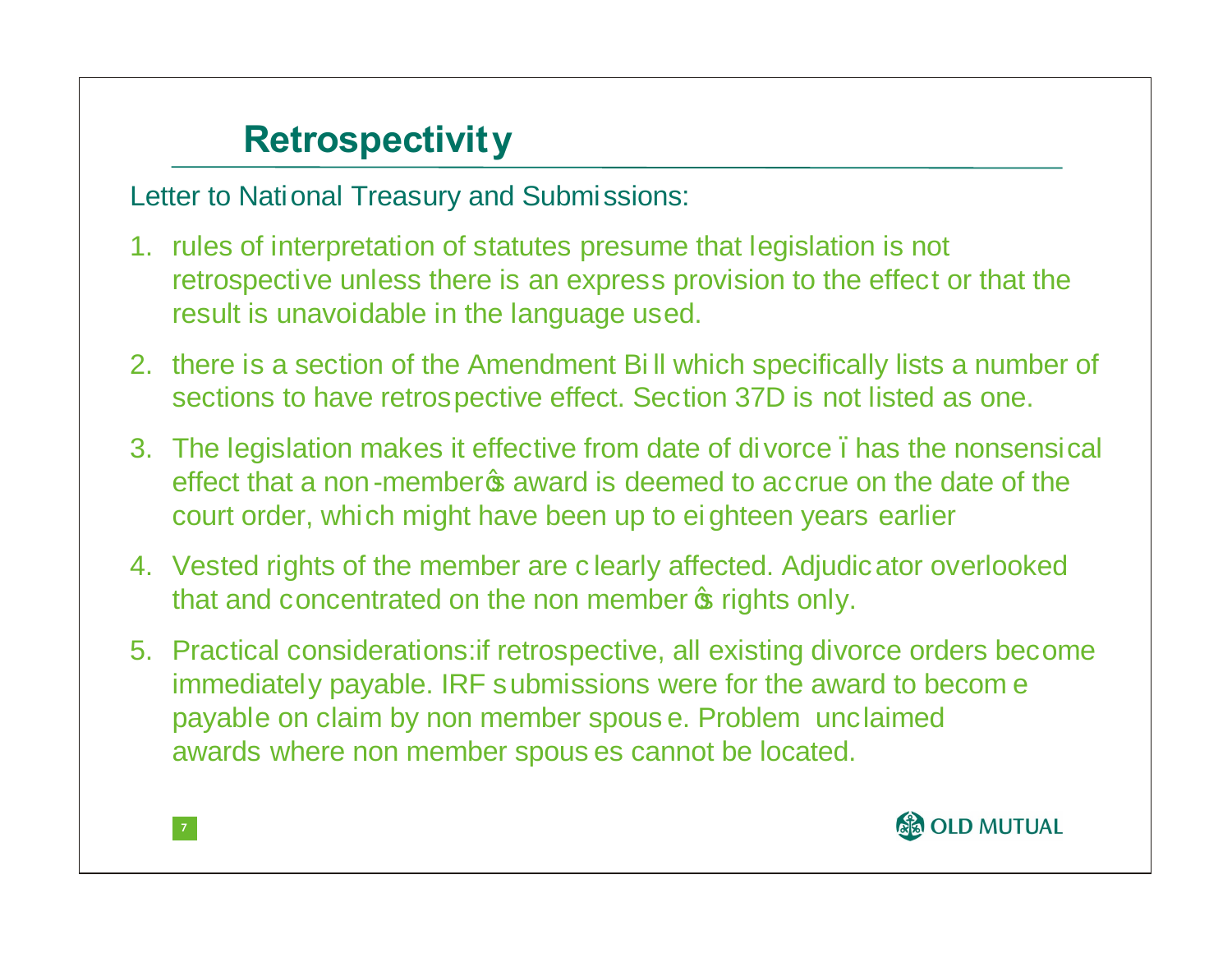## **The Tax Now**

#### •**New Divorce Orders**

After 13 September 2007

Paragraph 2B. Part acc rues to member on the date the pens ion interest of which it forms part accrues to the member.

Accrual is on exit from the fund eg: retirement

At what rate? Average rate i n year of exit

What must funds do? Pay out to non member and note payment

No IT3A as no tax is due

### •**Existing orders**

Same

**8**

**SE OLD MUTUAL**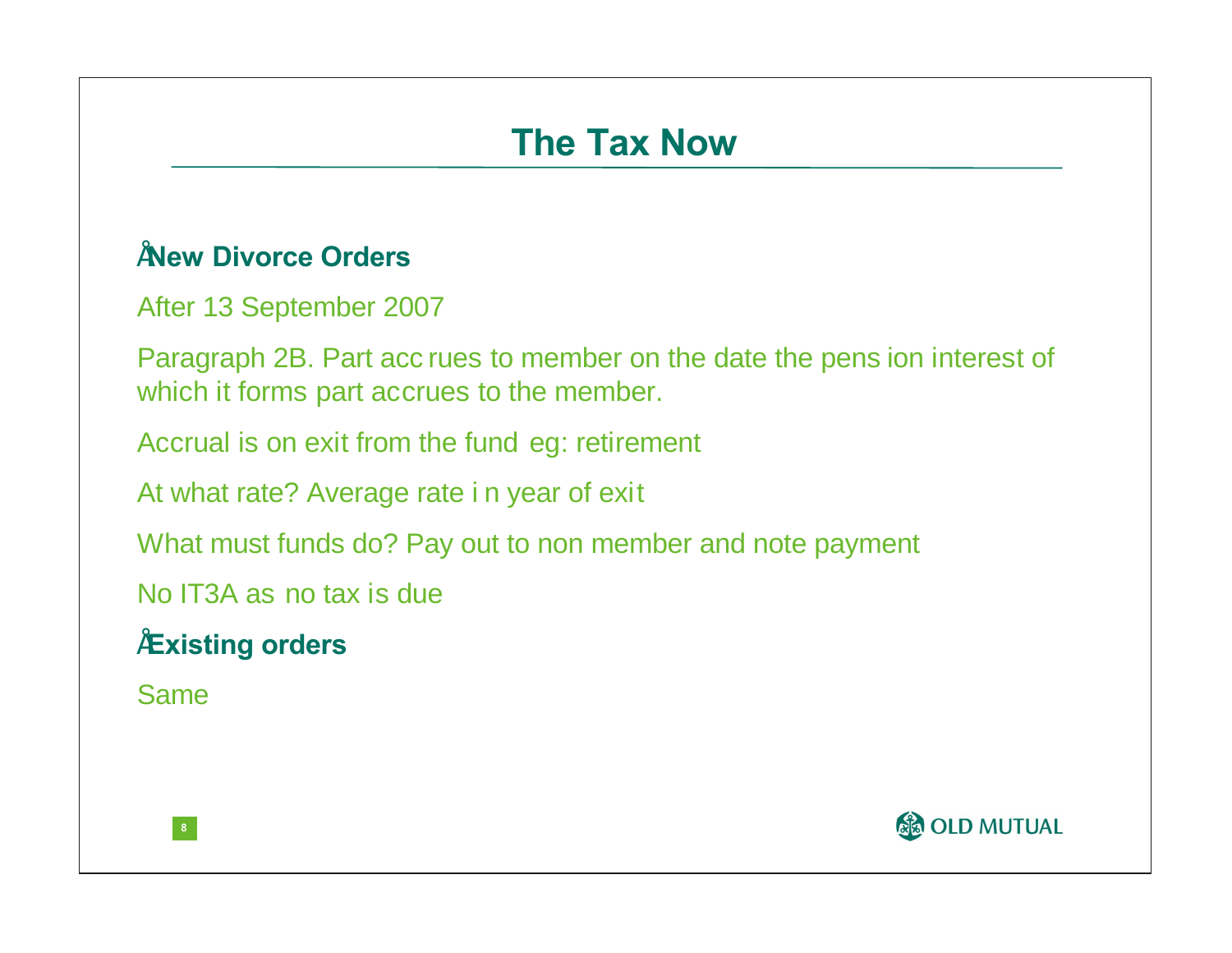### **Draft Revenue Law s Amendment Bill**

Thention is to tax the member at the s ame time as the non-member of award is paid out

"How do you get the tax as member to be nefits have not accrued?

•Can you take it from the amount pai d to the non member s pouse?

•Comments being discussed

•Options:

#### **1. Leave tax as is under Para 2B**

Problems: Funds have to keep records for long periods; Tax at average rate on exit and may be higher than when non member pai d out; makes proposed recovery by member di fficult (unlikely)

#### **2. Tax paid at same time as non member is paid out**

- Tax deemed to accrue and paid from additional benefits. But tax is part of the benefit which accrues so the tax should also be taxed.

-Tax at average rate at same time award pai d. (likely)



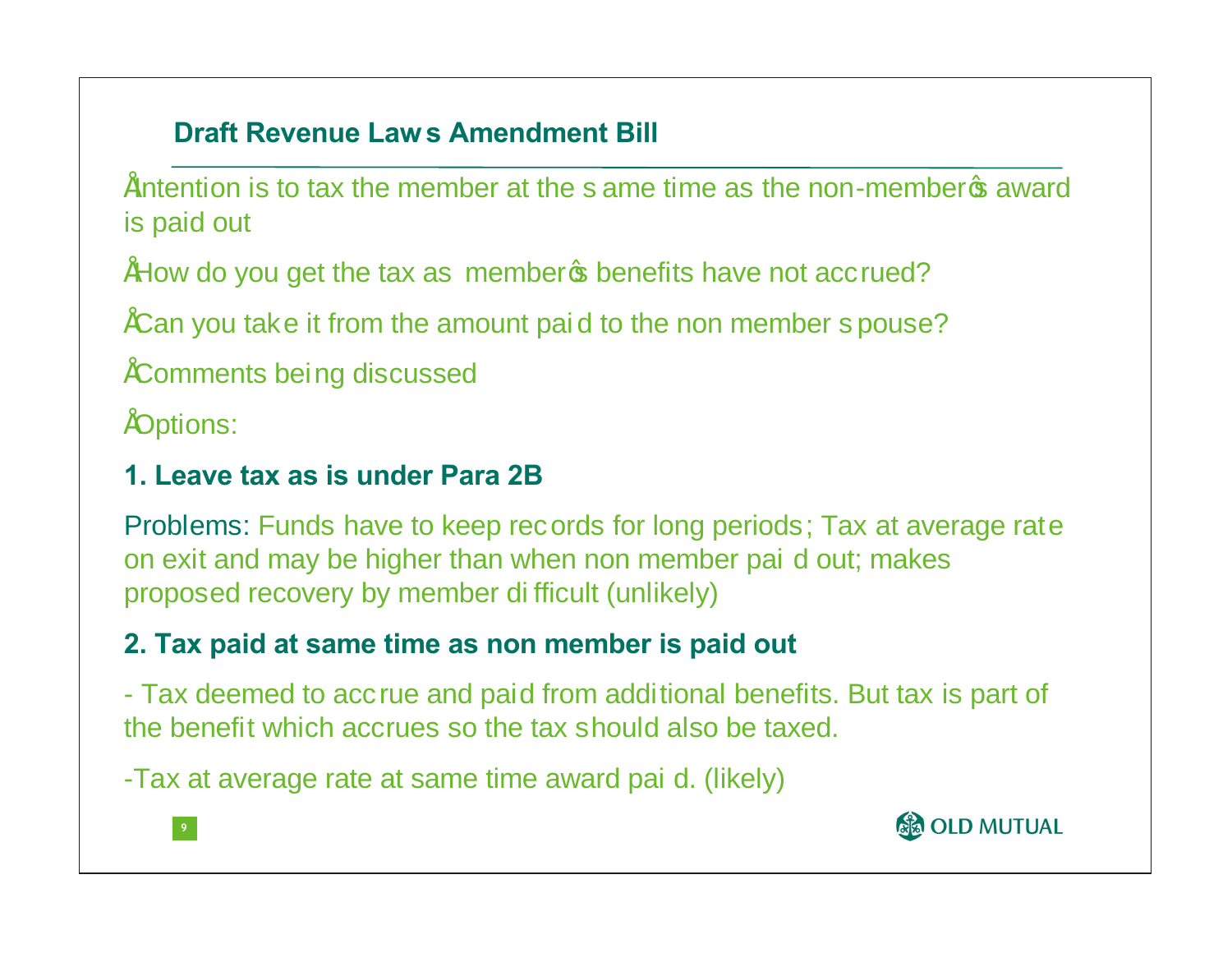### **3. Pay member's tax at same time as pa yment to non member spouse and withhold the tax from the non member 's portion**

Possible solution for new divorce orders. Fair because the pension interest would be taxed if it was withdrawn prior to divorce and the parties would only share the after tax interest. (unlikely . break from previous line)

Examples:

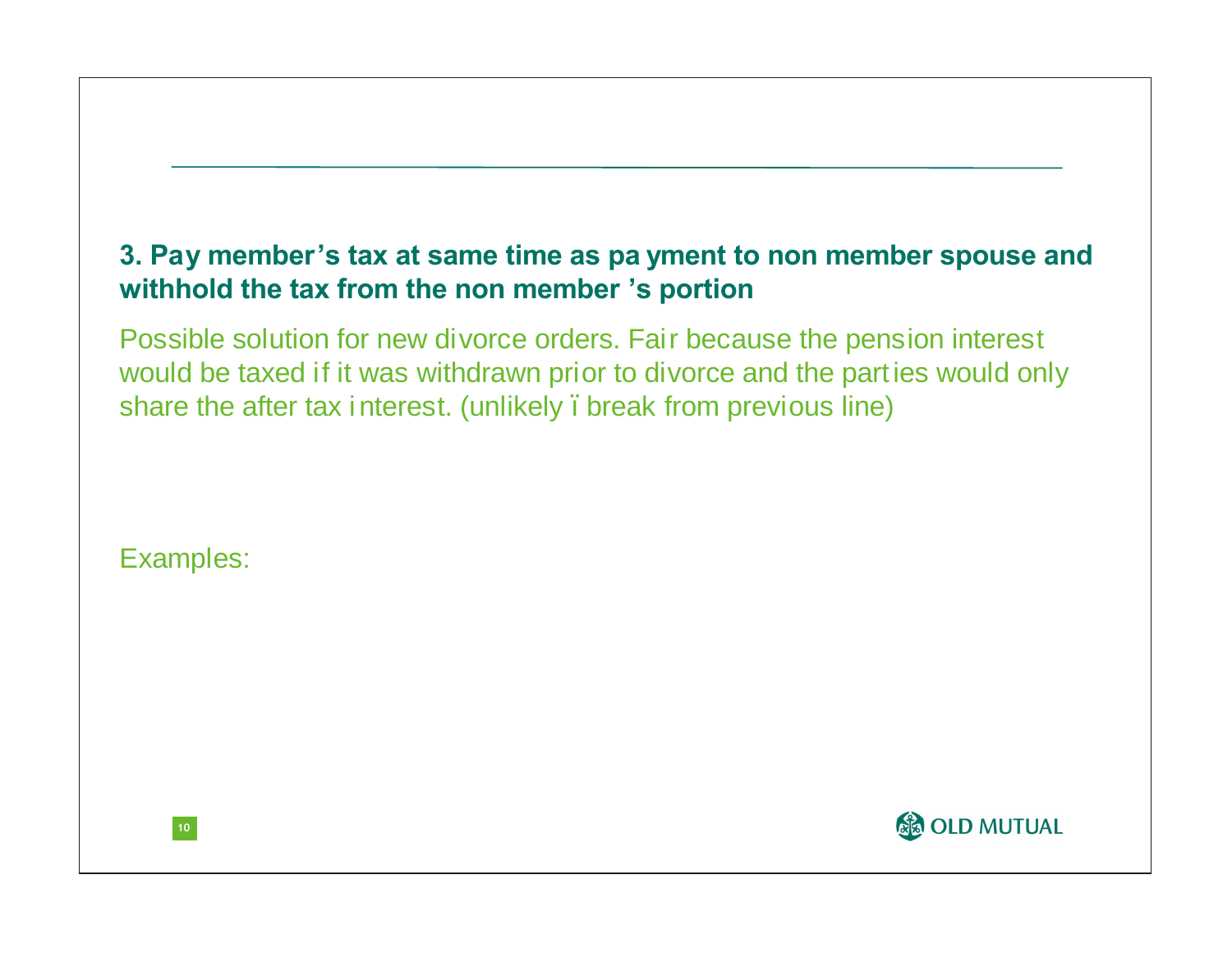**Eg: 1 Pension interest at date of Divorce: R100 000. Average rate 30% amount paid into estate R70 000. Wife gets R35000 Member gets R35000.** 

**Eg: 2 Pension interest R100 000 Divide 50: 50. Non member awarded R50 000. Tax is member's . =(R15000.) Non member gets R50 000 Member left with R35 000 (Less tax on R15000) Member resigns and withdraws: tax + R15 000 Member receives: R 20 000**

**Eg: 3 PI R100 000. Divided 50:50. Average rate =R30% . Tax = R15000.**

**Non member paid R35000 . Member left with R50 000. Resigns pays R15000. Member left with R35 000. The same.**



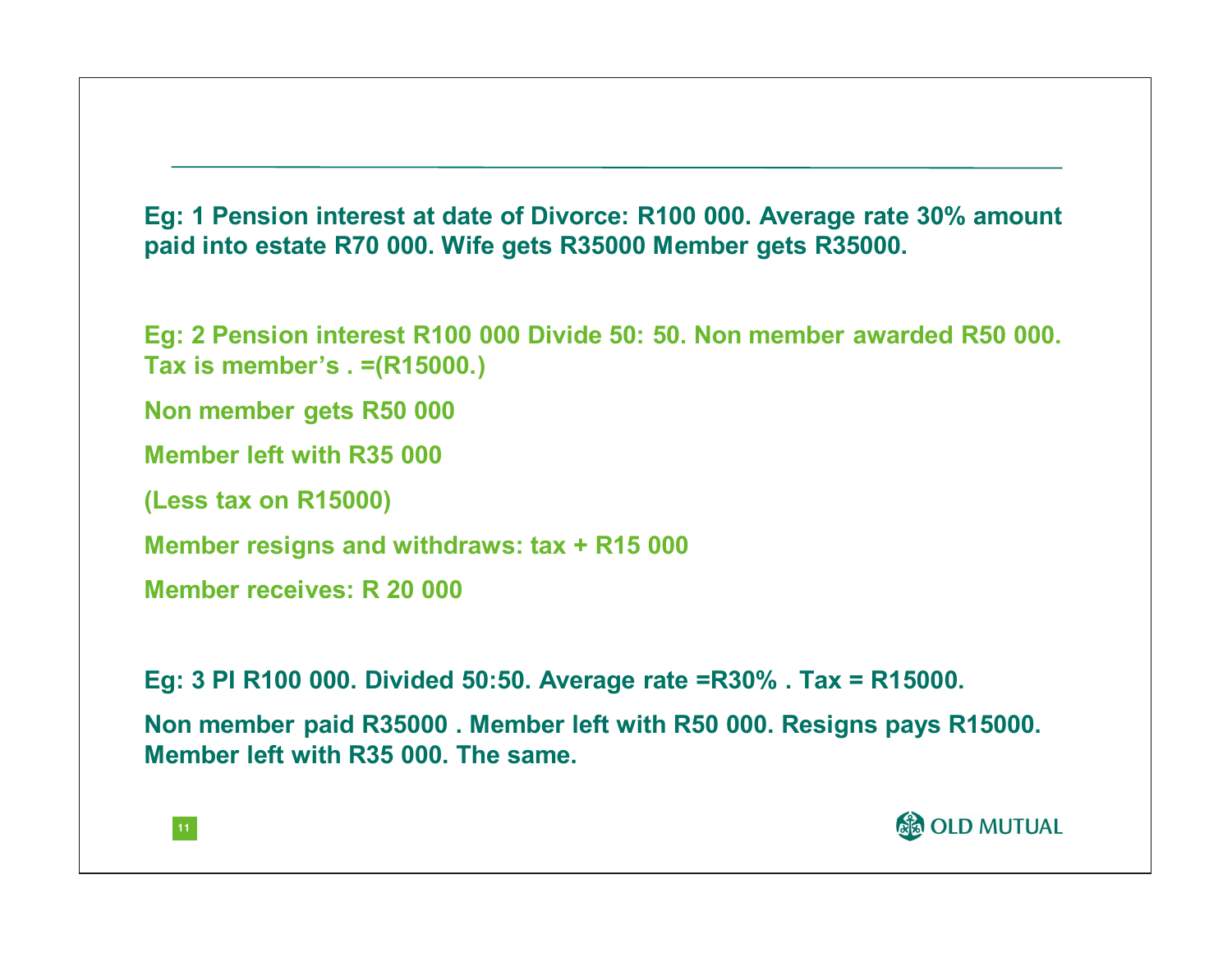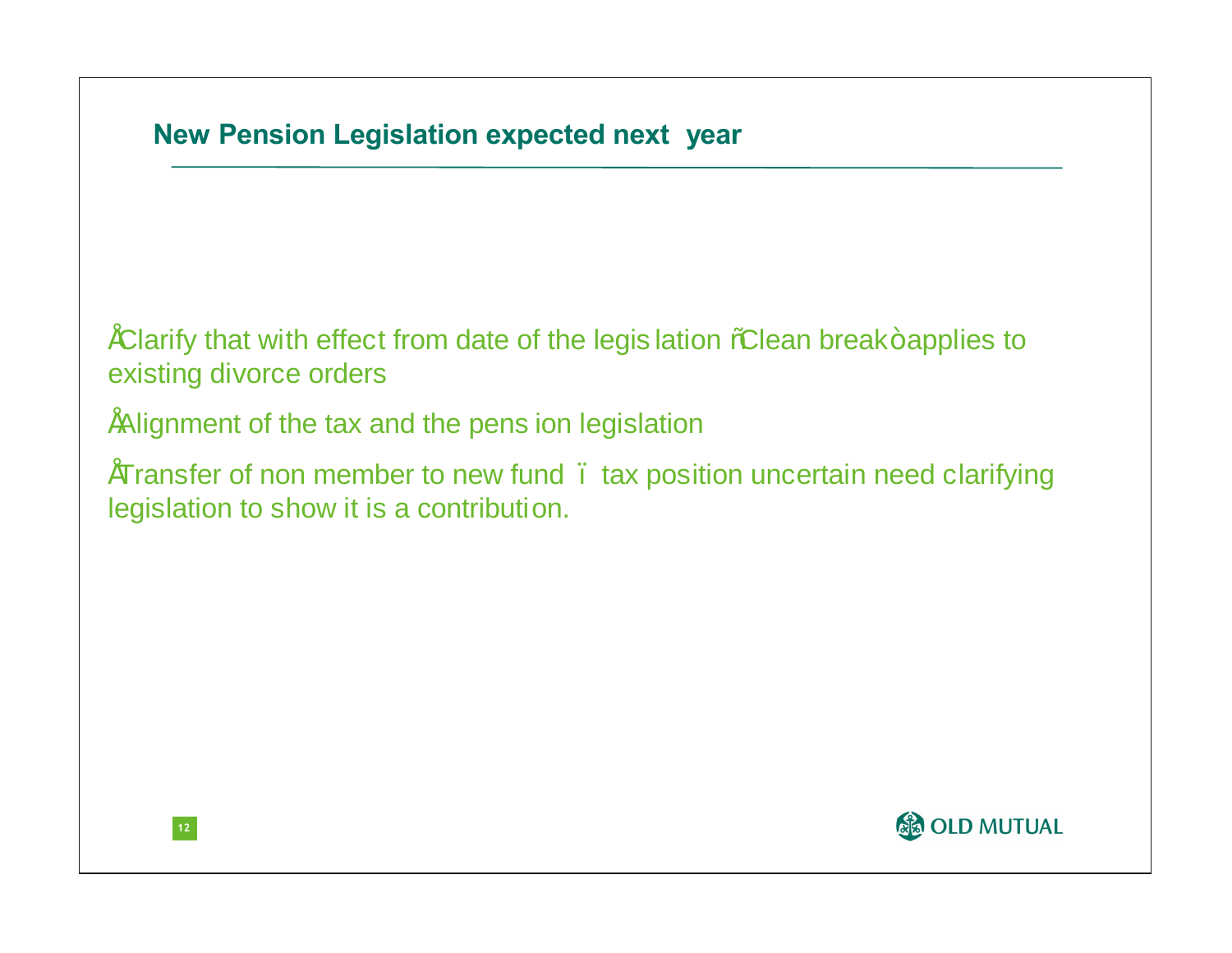### **Wish List**

•Amendments to the Divorce Act re Preservation Funds and

*"Definition of pension interest re RA* 

•Other issues: Maintenance awards – taxation and extent of legislation still uncertain